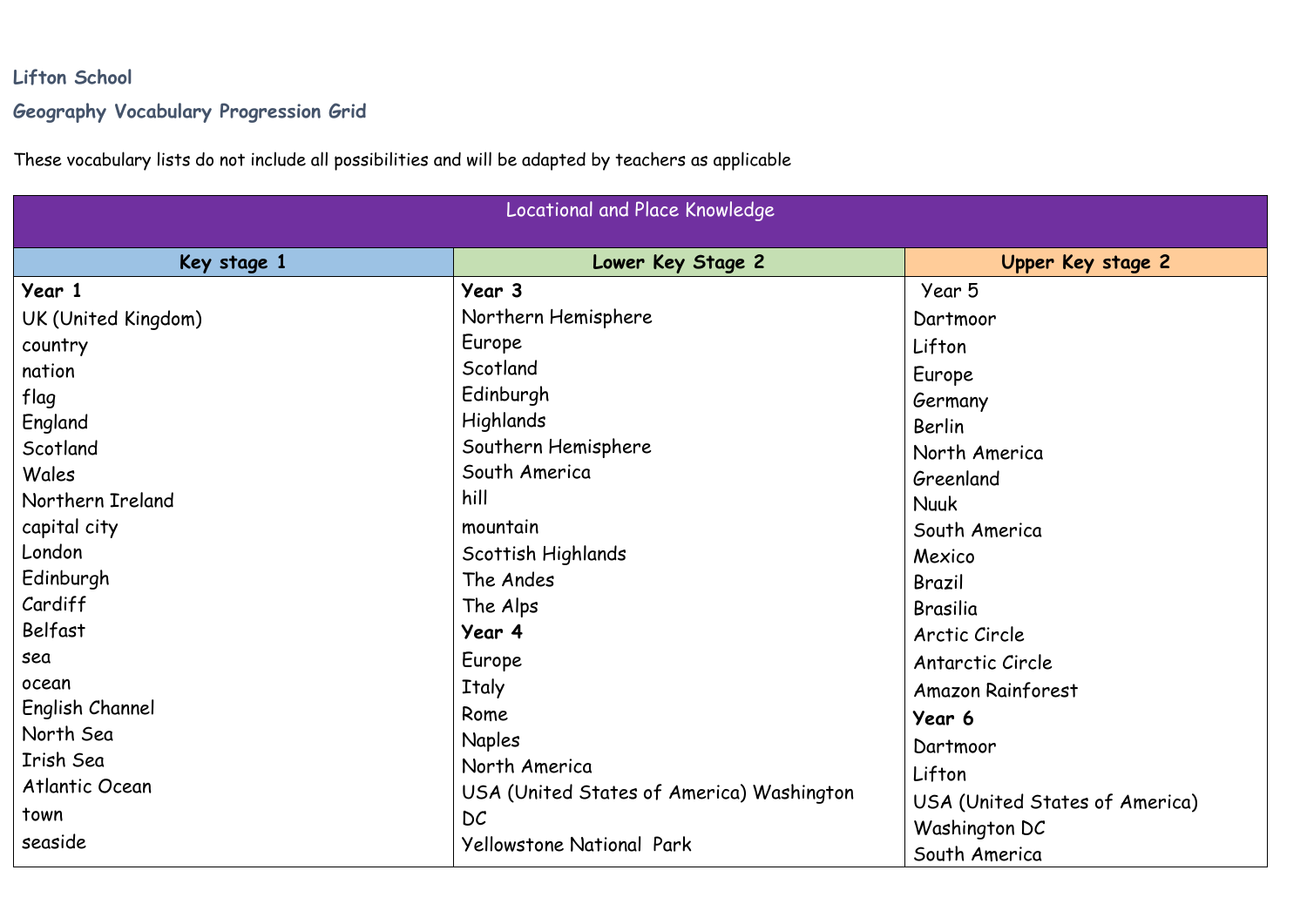| Year 2              | Equator             | Paraguay            |
|---------------------|---------------------|---------------------|
| Atlantic Ocean      | Tropic of Cancer    | Asuncion            |
| Pacific Ocean       | Tropic of Capricorn | London              |
| <b>Indian Ocean</b> | <b>Naples</b>       | River               |
| Arctic Ocean        | Mount Vesuvius      | Thames              |
| Southern Ocean      |                     | longitude           |
| continent           |                     | latitude            |
| Europe              |                     | Greenwich Meridian  |
| North America       |                     | Europe              |
| South America       |                     | Norway              |
| Africa              |                     | Oslo                |
| Asia                |                     | North America       |
| Oceania             |                     | Grand Coulee Dam    |
| Antarctica          |                     | Columbia River      |
| Playground          |                     | Washington          |
| building            |                     | The Thames          |
| garden              |                     | Alta Dam            |
| pond                |                     | Norway              |
| fence               |                     | <b>Itaipu Plant</b> |
| gate                |                     | Parana River        |
| tree                |                     | Paraguay            |
| bush                |                     |                     |
| plant               |                     |                     |
| school grounds      |                     |                     |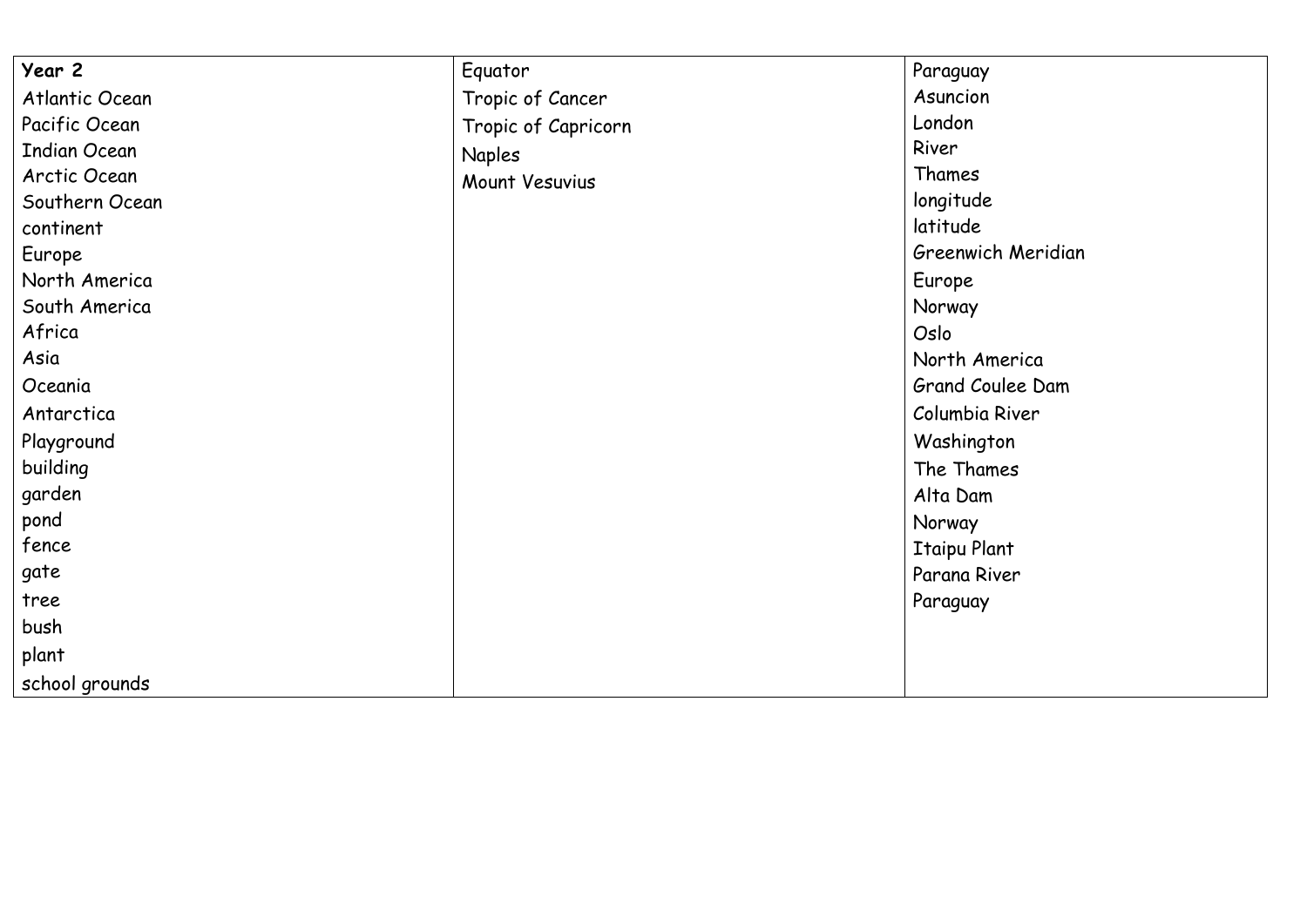| Human and Physical Geography   |                                |                                |
|--------------------------------|--------------------------------|--------------------------------|
| Key stage 1                    | Lower Key Stage 2              | Upper Key stage 2              |
| Year 1                         | Year 3                         | Year 5                         |
| Human geography vocabulary:    | Human geography vocabulary:    | Human geography vocabulary:    |
| city                           | land use                       | food trade                     |
| town                           | settlement                     | fair trade                     |
| house                          | tourism                        | eco-tourism                    |
| harbour                        | mining                         | commercial farming             |
| shop                           | economy                        | producer                       |
| Physical geography vocabulary: | trade links                    | consumer                       |
| beach                          | railway                        | mechanization                  |
| cliff                          | farming                        | resources                      |
| coast                          | agriculture                    | deforestation                  |
| sea                            | mining                         | unsustainable                  |
| ocean                          | Physical geography vocabulary: | Physical geography vocabulary: |
| season                         | river                          | climate zone                   |
| weather                        | formation                      | biome                          |
| Year 2                         | rock                           | forest                         |
| Human geography vocabulary:    | <b>SNOW</b>                    | rainforest                     |
| city                           | altitude                       | tundra                         |
| town                           | volcano                        | biodiversity                   |
| village                        | earthquake                     | habitat                        |
| port                           | tsunami                        | Year 6                         |
| harbour                        | tornado                        | Human geography vocabulary:    |
| shop                           | rock                           | energy                         |
| pollution                      | igneous                        | pollution                      |
| litter                         | minerals                       | fossil fuels                   |
| fumes                          | geology                        | clean energy                   |
| Physical geography vocabulary: | eruption                       | sustainable                    |
| beach                          | emission                       | hydro-electric power (HEP)     |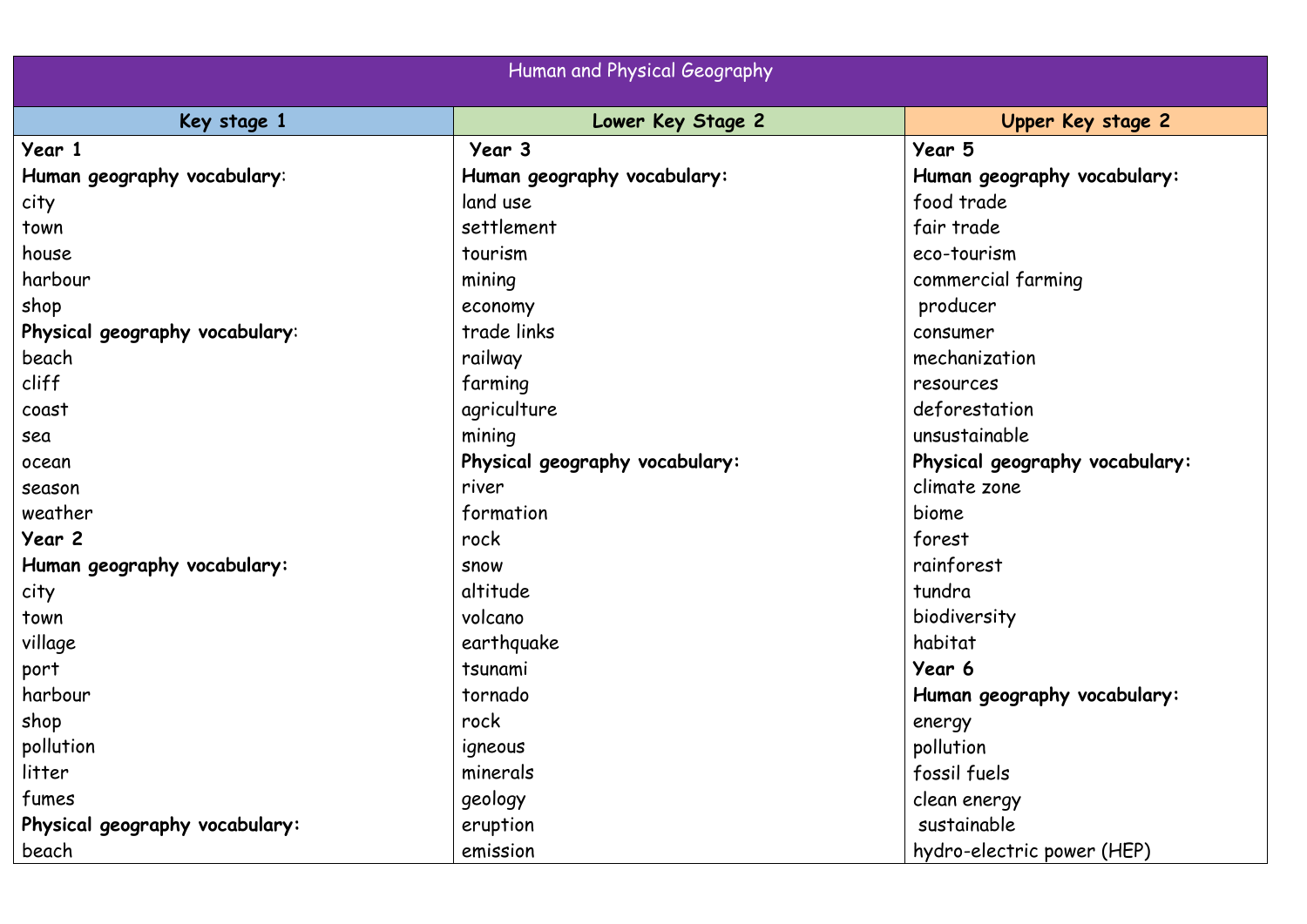| cliff            | mantel                         | power plant                    |
|------------------|--------------------------------|--------------------------------|
| coast            | magma                          | construction                   |
| sea ocean        | chamber                        | Physical geography vocabulary: |
| river            | lava                           | river                          |
| climates         | explosion<br>water cycle       |                                |
| extreme climates | ash<br>precipitation           |                                |
| habitats         | evaporation<br>tectonic        |                                |
|                  | plates                         | condensation                   |
|                  | fault lines                    | greenhouse gasses              |
|                  | collision                      | greenhouse effect              |
|                  | Year 4                         |                                |
|                  | Human geography vocabulary:    |                                |
|                  | pollution                      |                                |
|                  | land use                       |                                |
|                  | settlement                     |                                |
|                  | railway                        |                                |
|                  | region                         |                                |
|                  | risk                           |                                |
|                  | hazard                         |                                |
|                  | economy                        |                                |
|                  | prevention                     |                                |
|                  | Physical geography vocabulary: |                                |
|                  | river                          |                                |
|                  | mountain                       |                                |
|                  | hill                           |                                |
|                  | water cycle                    |                                |
|                  | state                          |                                |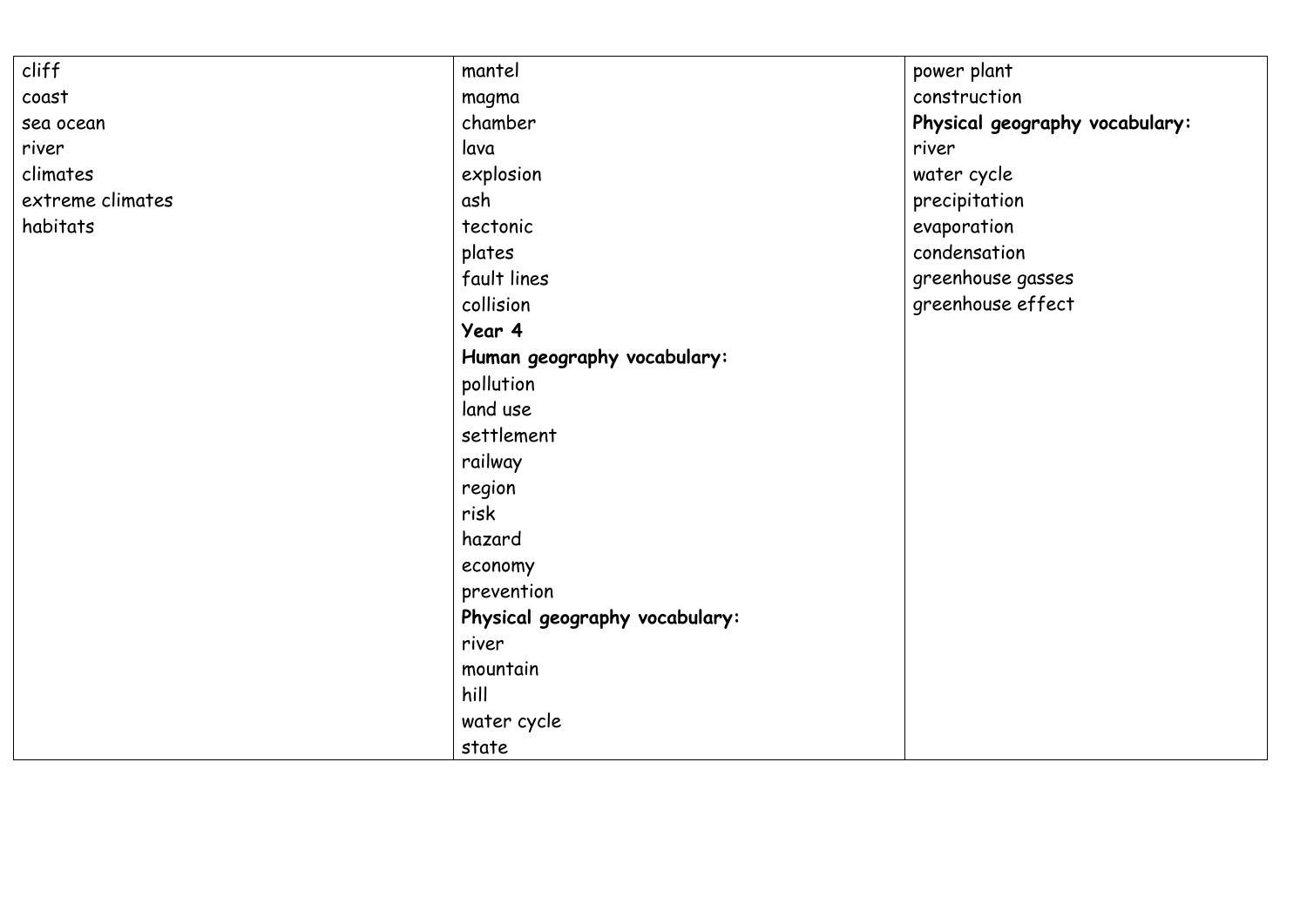| <b>Geographical Enquiry and Fieldwork</b> |                     |                            |
|-------------------------------------------|---------------------|----------------------------|
| Key stage 1                               | Lower Key Stage 2   | Upper Key stage 2          |
| Year 1                                    | Year 3              | Year 5                     |
| map                                       | map                 | map                        |
| atlas                                     | atlas               | atlas                      |
| globe                                     | globe               | globe                      |
| photograph                                | photograph          | photograph                 |
| key                                       | key                 | key                        |
| Year 2                                    | symbol              | symbol                     |
| map                                       | digital mapping     | digital mapping            |
| atlas                                     | eight point compass | sketch                     |
| globe                                     | north               | map                        |
| photograph                                | east                | plan                       |
| key                                       | south               | graph                      |
| compass                                   | west                | four figure grid reference |
| north                                     | north east          | Ordinance Survey (OS) Map  |
| south                                     | south east          | Year 6                     |
| west                                      | north west          | map                        |
| east                                      | south west          | atlas                      |
| directions                                | sketch map          | globe                      |
| near                                      | Year 4              | photograph                 |
| far                                       | Map                 | key                        |
| left                                      | atlas               | symbol                     |
| right                                     | globe               | digital mapping            |
|                                           | photograph          | sketch map                 |
|                                           | key                 | plan                       |
|                                           | symbol              | graph                      |
|                                           | digital mapping     | six figure grid reference  |
|                                           | eight point compass | Ordinance Survey (OS) Map  |
|                                           | north               |                            |